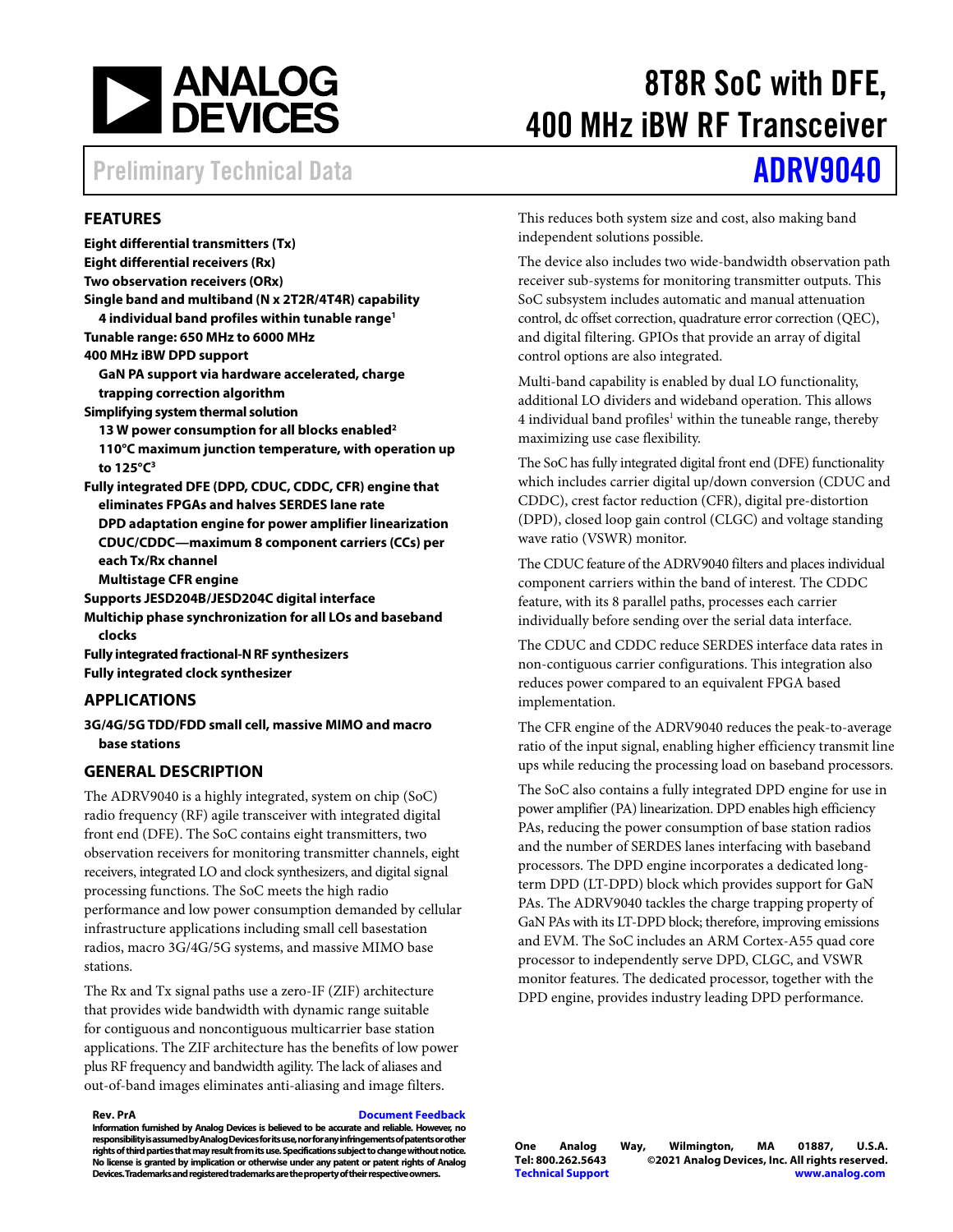<span id="page-1-0"></span>The serial data interface consists of eight serializer lanes and eight deserializer lanes. The interface supports both the JESD204B and JESD204C standards and both fixed and floating-point data formats are supported. The floating-point format allows internal automatic gain control (AGC) to be transparent to the baseband processor.

The ADRV9040 is powered directly from 0.8 V, 1.0 V, and 1.8 V regulators and is controlled via a standard SPI serial port. Comprehensive power-down modes are included to minimize power consumption in normal use. The device is packaged in a  $27$  mm  $\times$  20 mm, 736-ball grid array.

<sup>1</sup> Band profiles define bandwidth and aggregate sampling rate of a channel.

 $^2\rm{Use}$  case is TDD 200 MHz instantaneous bandwidth and 200 MHz occupied bandwidth, with all blocks (DPD, CFR, CDUC/CDDC) enabled.

3 Operating lifetime impact at >110°C can be offset by operation at <110°C based on acceleration factors.